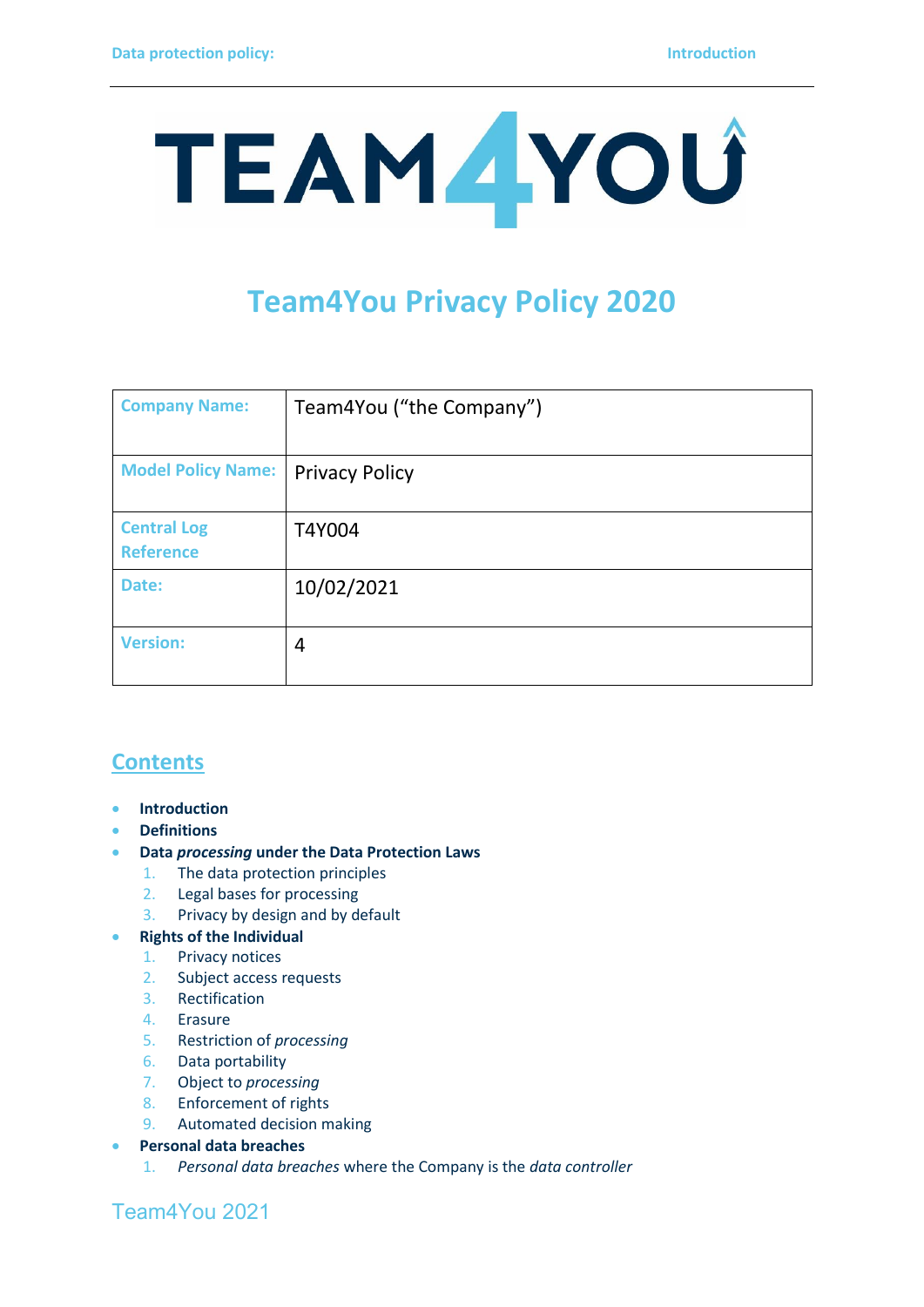- 2. *Personal data breaches* where the Company is the *data processor*
- 3. Communicating *personal data breaches* to individuals
- **The Human Rights Act 1998**
- **Complaints**

Appendix

Annex – legal bases for processing personal data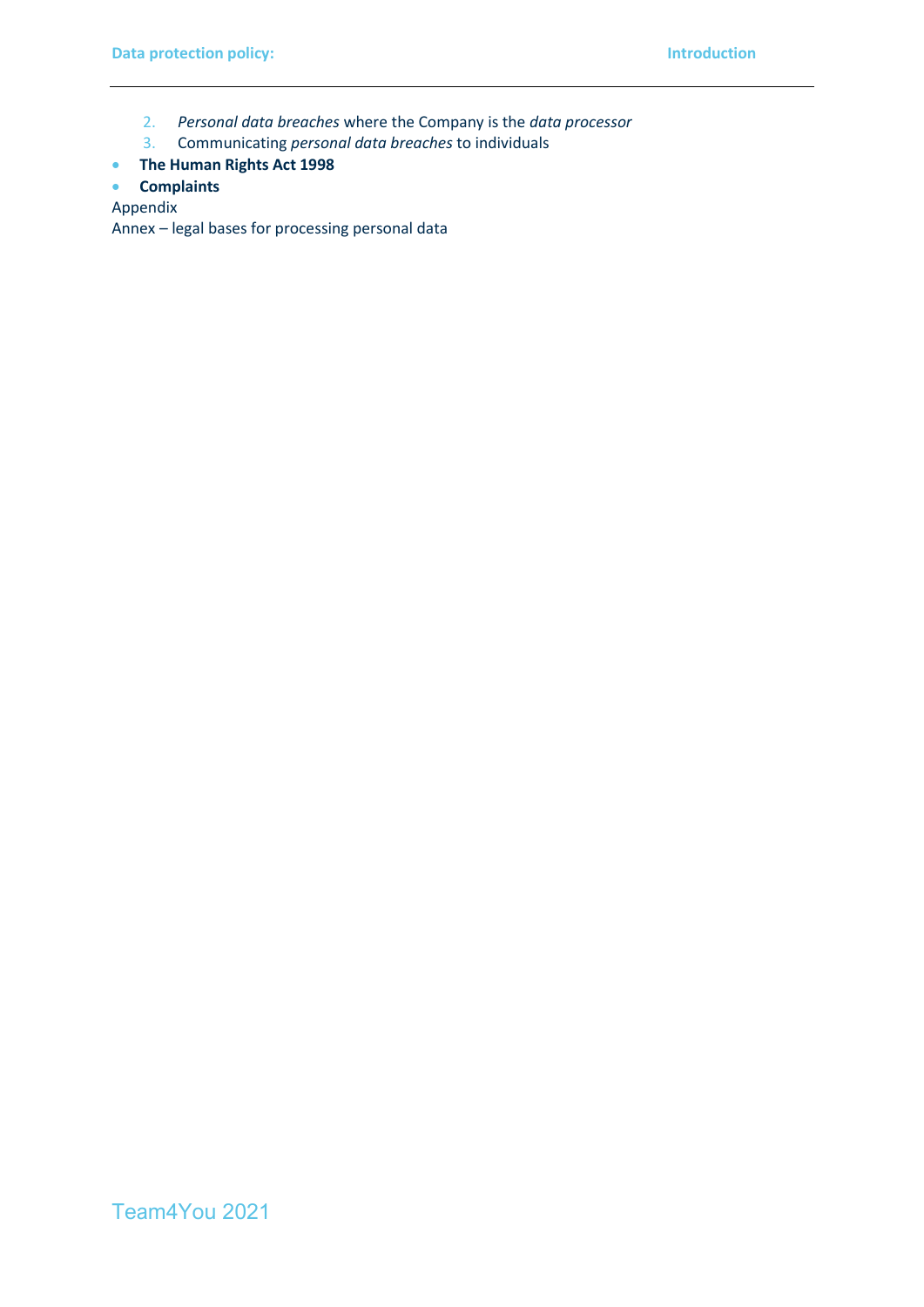All organisations that process *personal data* are required to comply with data protection legislation. This includes in particular the Data Protection Act 2018 (or its successor) and the EU General Data Protection Regulation (together the 'Data Protection Laws'). The Data Protection Laws give individuals (known as 'data subjects') certain rights over their *personal data* whilst imposing certain obligations on the organisations that process their data.

As a recruitment business, Team4You collects and processes both *personal data* and *sensitive personal data*. It is required to do so to comply with other legislation. It is also required to keep this data for different periods depending on the nature of the data.

This policy sets out how Team4You implements the Data Protection Laws. It should be read in conjunction with the Data Protection Procedure.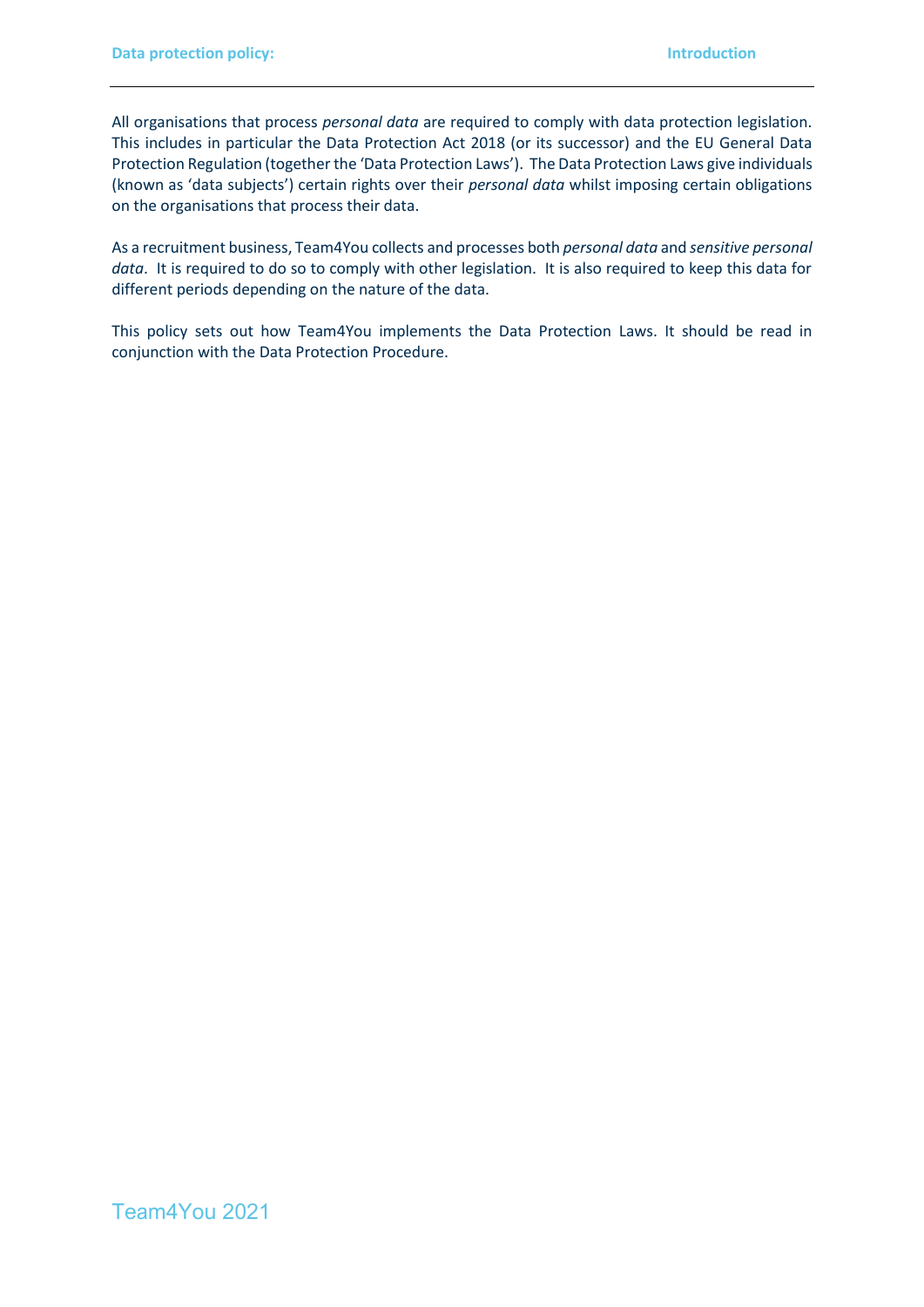In this policy the following terms have the following meanings:

**'***consent***'** means any freely given, specific, informed and unambiguous indication of an individual's wishes by which he or she, by a statement or by a clear affirmative action, signifies agreement to the *processing* of persona data relating to him or her;

**'***data controller***'** means an individual or organisation which, alone or jointly with others, determines the purposes and means of the *processing* of *personal data*;

**'***data processor***'** means an individual or organisation which processes *personal data* on behalf of the *data controller*;

**'***personal data***'**\* means any information relating to an individual who can be identified, such as by a name, an identification number, location data, an online identifier or to one or more factors specific to the physical, physiological, genetic, mental, economic, cultural or social identity of that natural person.

**'***personal data breach***'** means a breach of security leading to the accidental or unlawful destruction, loss, alteration, unauthorised disclosure of, or access to, *personal data*;

**'***processing***'** means any operation or set of operations performed on *personal data*, such as collection, recording, organisation, structuring, storage (including archiving), adaptation or alteration, retrieval, consultation, use, disclosure by transmission, dissemination or otherwise making available, alignment or combination, restriction, erasure or destruction.

**'***profiling***'** means any form of automated *processing* of *personal data* consisting of the use of *personal data* to evaluate certain personal aspects relating to an individual, in particular to analyse or predict aspects concerning that natural person's performance at work, economic situation, health, personal preferences, interests, reliability, behaviour, location or movements;

**'***pseudonymisation***'** means the *processing* of *personal data* in such a manner that the *personal data* can no longer be attributed to an individual without the use of additional information, provided that such additional information is kept separately and is subject to technical and organisational measures to ensure that the *personal data* are not attributed to an identified or identifiable individual;

**'***sensitive personal data***'**\* means *personal data* revealing racial or ethnic origin, political opinions, religious or philosophical beliefs, or trade union membership, and the *processing* of genetic data, biometric data, data concerning health, an individual's sex life or sexual orientation and an individual's criminal convictions. [Note 1]

\* For the purposes of this policy we use the term '*personal data*' to include '*sensitive personal data*' except where we specifically need to refer to *sensitive personal data*.

**'***Supervisory authority***'** means an independent public authority which is responsible for monitoring the application of data protection. In the UK the *supervisory authority* is [the Information](https://ico.org.uk/)  [Commissioner's Office](https://ico.org.uk/) (ICO).

**All of these definitions are italicised throughout this policy to remind the reader that they are defined terms**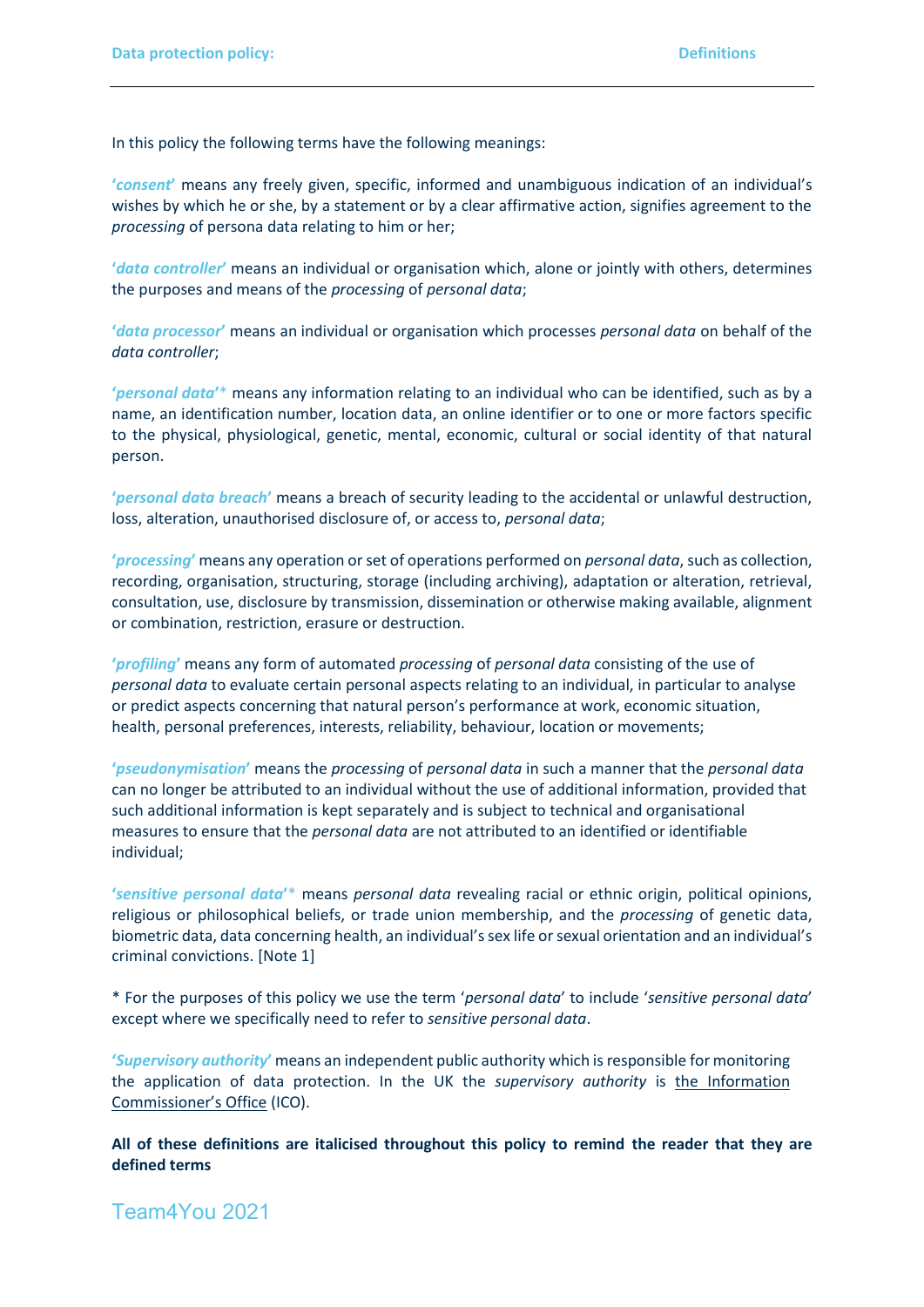Team4You processes *personal data* in relation to its own staff, work-seekers and individual client contacts and is a *data controller* for the purposes of the Data Protection Laws. Team4You has registered with the ICO and its registration number is **ZA511431**

Team4You may hold *personal data* on individuals for the following purposes:

- Staff administration;
- Accounts and records;
- Administration and *processing* of work-seekers' *personal data* for the purposes of providing workfinding services, including *processing* using software solution providers and back office support
- Administration and *processing* of clients' *personal data* for the purposes of supplying/introducing work-seekers

#### **1. The data protection principles**

The Data Protection Laws require Team4You acting as either *data controller* or *data processor* to process data in accordance with the principles of data protection. These require that *personal data* is:

- 1. Processed lawfully, fairly and in a transparent manner;
- 2. Collected for specified and legitimate purposes and not further processed in a manner that is incompatible with those purposes;
- 3. Adequate, relevant and limited to what is necessary in relation to the purposes for which they are processed;
- 4. Accurate and kept up to date; every reasonable step must be taken to ensure that *personal data* that are inaccurate, having regard to the purposes for which they are processed, are erased or rectified without delay;
- 5. Kept for no longer than is necessary for the purposes for which the *personal data* are processed;
- 6. Processed in a manner that ensures appropriate security of the *personal data*, including protection against unauthorised or unlawful *processing* and against accidental loss, destruction or damage, using appropriate technical or organisational measures; and that
- 7. The *data controller* shall be responsible for, and be able to demonstrate, compliance with the principles.

#### **2. Legal bases for processing**

Team4You will only process *personal data* where it has a legal basis for doing so (see Annex A). Where the Team4You does not have a legal reason for *processing personal data* any processing will be a breach of the Data Protection Laws.

Team4You will review the *personal data* it holds on a regular basis to ensure it is being lawfully processed and it is accurate, relevant and up to date and those people listed in the Appendix shall be responsible for doing this.

Before transferring *personal data* to any third party (such as past, current or prospective employers, suppliers, customers and clients, intermediaries such as umbrella companies, persons making an enquiry or complaint and any other third party (such as software solutions providers and back office support)), Team4You will establish that it has a legal reason for making the transfer.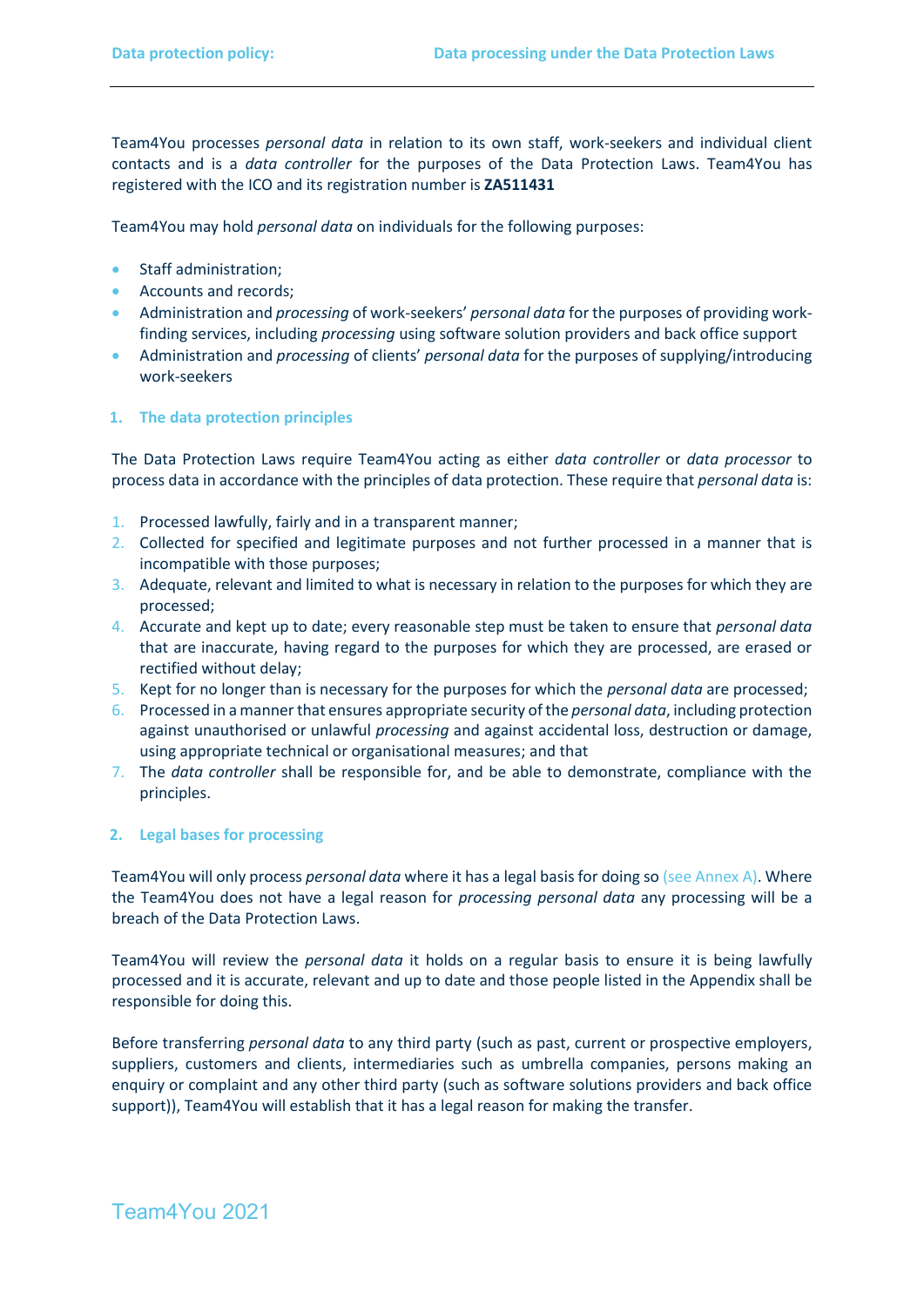#### **3. Privacy by design and by default**

Team4You has implemented measures and procedures that adequately protect the privacy of individuals and ensures that data protection is integral to all *processing* activities. This includes implementing measures such as:

- data minimisation (i.e. not keeping data for longer than is necessary);
- *pseudonymisation*;
- anonymization
- cyber security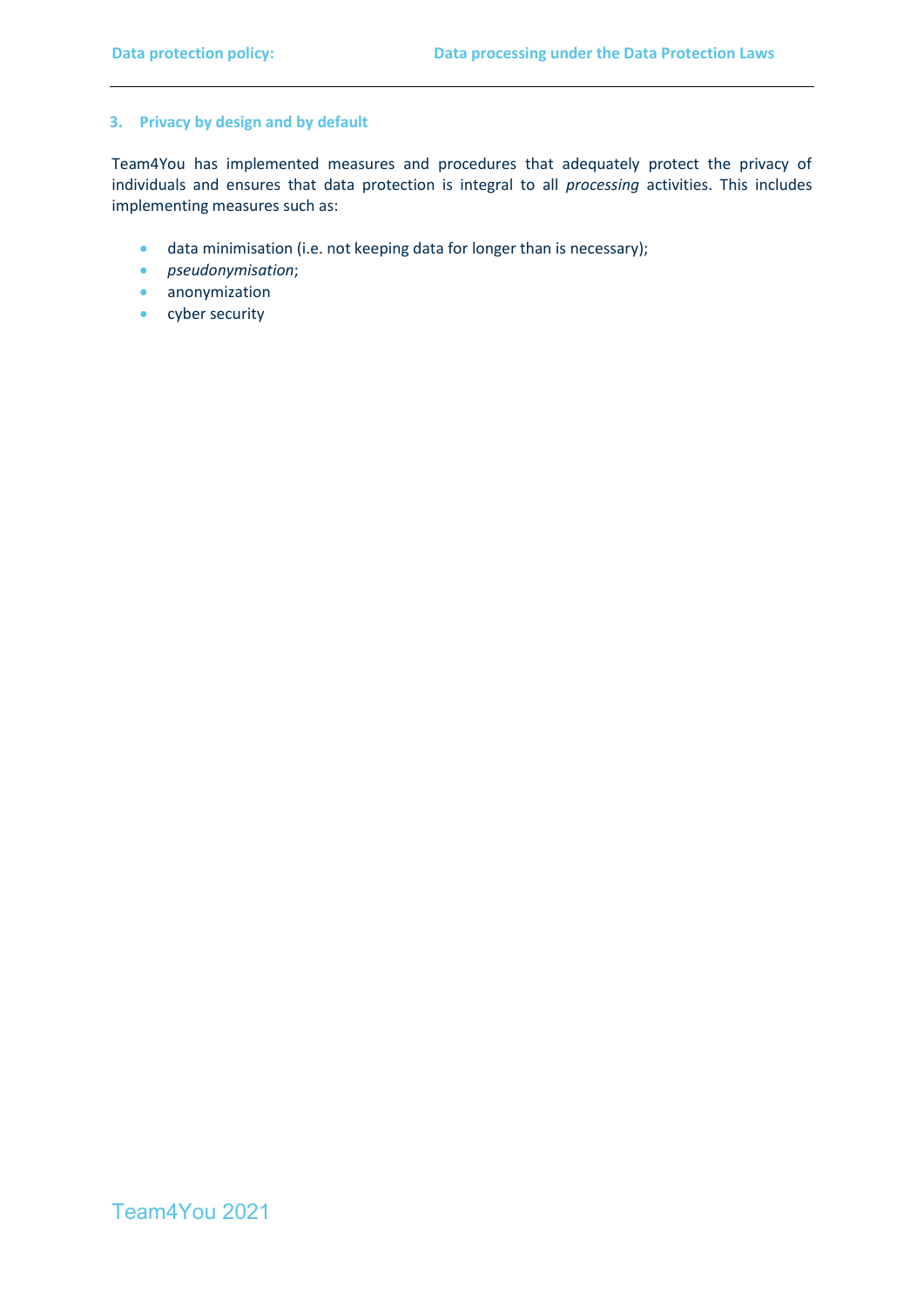Team4You shall provide any information relating to data *processing* to an individual in a concise, transparent, intelligible and easily accessible form, using clear and plain language. The information shall be provided in writing, or by other means, including, where appropriate, by electronic means. Team4You may provide this information orally if requested to do so by the individual.

#### **1. Privacy notices**

Where Team4You collects *personal data* from the individual, Team4You will give the individual a privacy notice at the time when it first obtains the *personal data*.

Where Team4You collects *personal data* other than from the individual directly, it will give the individual a privacy notice within a reasonable period after obtaining the *personal data*, but at the latest within one month. If Team4You intends to disclose the *personal data* to a third party then the privacy notice will be issued when the *personal data* are first disclosed (if not issued sooner).

Where Team4You intends to further process the *personal data* for a purpose other than that for which the data was initially collected, Team4You will give the individual information on that other purpose and any relevant further information before it does the further *processing*.

#### **2. Subject access requests**

The individual is entitled to access their *personal data* on request from the *data controller*.

#### **3. Rectification**

The individual or another *data controller* at the individual's request, has the right to ask Team4You to rectify any inaccurate or incomplete *personal data* concerning an individual.

If Team4You has given the personal data to any third parties it will tell those third parties that it has received a request to rectify the *personal data* unless this proves impossible or involves disproportionate effort. Those third parties should also rectify the *personal data* they hold - however Team4You will not be in a position to audit those third parties to ensure that the rectification has occurred.

#### **4. Erasure**

The individual or another *data controller* at the individual's request, has the right to ask Team4You to erase an individual's *personal data.* 

If Team4You receives a request to erase it will ask the individual if s/he wants his *personal data* to be removed entirely or whether s/he is happy for his or her details to be kept on a list of individuals who do not want to be contacted in the future (for a specified period or otherwise). Team4You cannot keep a record of individuals whose data it has erased so the individual may be contacted again by Team4You should Team4You come into possession of the individual's *personal data* at a later date.

If Team4You has made the data public, it shall take reasonable steps to inform other *data controllers* and *data processors processing* the *personal data* to erase the *personal data*, taking into account available technology and the cost of implementation.

If Team4You has given the *personal data* to any third parties it will tell those third parties that it has received a request to erase the *personal data*, unless this proves impossible or involves disproportionate effort. Those third parties should also rectify the *personal data* they hold - however Team4You will not be in a position to audit those third parties to ensure that the rectification has occurred.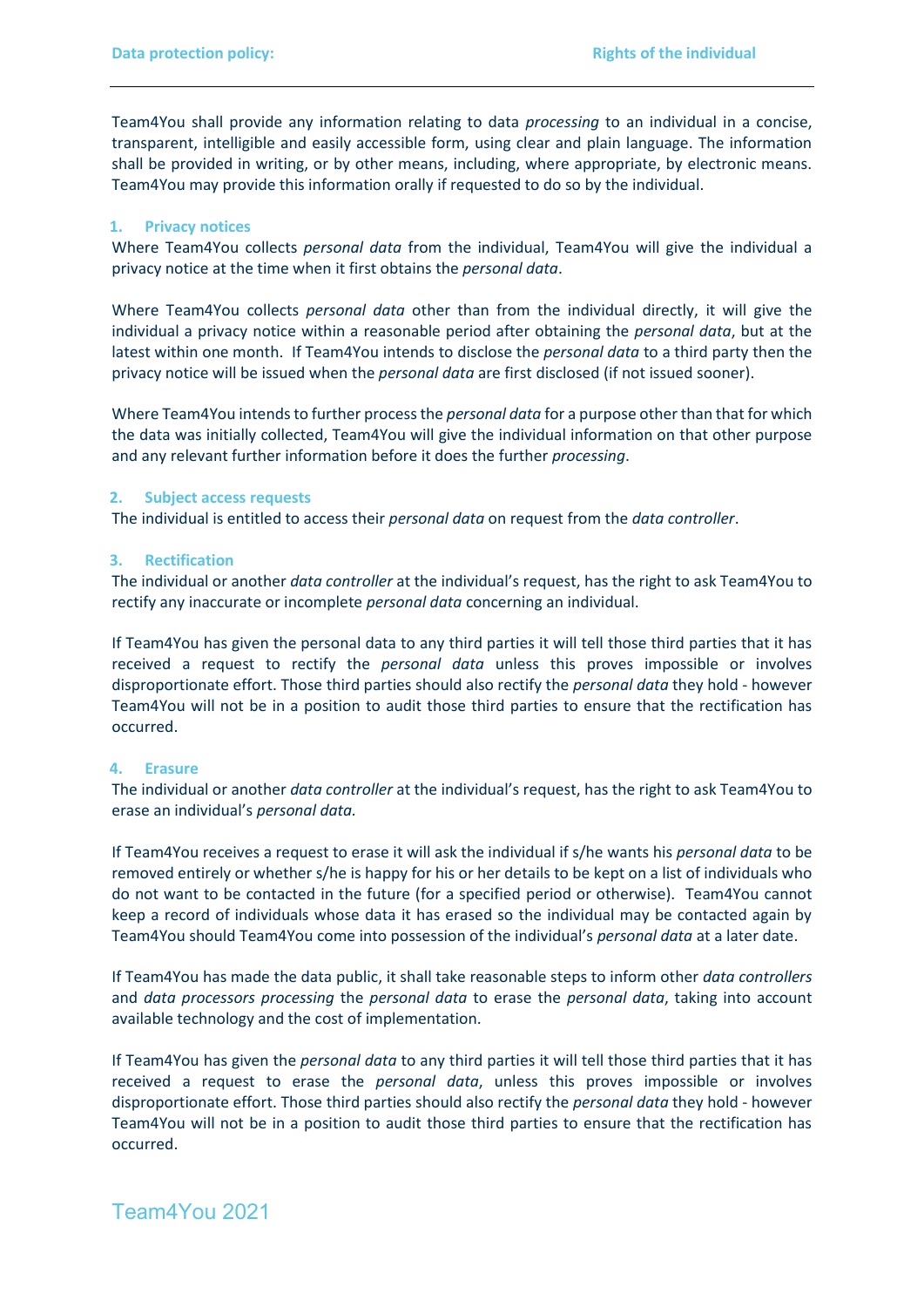#### **5. Restriction of** *processing*

The individual or a *data controller* at the individual's request, hasthe right to ask Team4You to restrict its *processing* of an individual's *personal data* where:

- The individual challenges the accuracy of the *personal data*;
- The *processing* is unlawful and the individual opposes its erasure;
- Team4You no longer needs the *personal data* for the purposes of the *processing*, but the *personal data* is required for the establishment, exercise or defence of legal claims; or
- The individual has objected to *processing* (on the grounds of a public interest or legitimate interest) pending the verification whether the legitimate grounds of Team4You override those of the individual.

If Team4You has given the *personal data* to any third parties it will tell those third parties that it has received a request to restrict the *personal data*, unless this proves impossible or involves disproportionate effort. Those third parties should also rectify the *personal data* they hold - however Team4You will not be in a position to audit those third parties to ensure that the rectification has occurred.

#### **6. Data portability**

The individual shall have the right to receive *personal data* concerning him or her, which he or she has provided to Team4You, in a structured, commonly used and machine-readable format and have the right to transmit those data to another *data controller* in circumstances where:

- The *processing* is based on the individual's *consent* or a contract; and
- The *processing* is carried out by automated means.

Where feasible, Team4You will send the *personal data* to a named third party on the individual's request.

#### **7. Object to** *processing*

The individual hasthe right to object to their *personal data* being processed based on a public interest or a legitimate interest. The individual will also be able to object to the *profiling* of their data based on a public interest or a legitimate interest.

Team4You shall cease *processing* unless it has compelling legitimate grounds to continue to process the *personal data* which override the individual's interests, rights and freedoms or for the establishment, exercise or defence of legal claims.

The individual has the right to object to their *personal data* for direct marketing.

#### **8. Enforcement of rights**

All requests regarding individual rights should be sent to the person whose details are listed in the Appendix.

Team4You shall act upon any subject access request, or any request relating to rectification, erasure, restriction, data portability or objection or automated decision-making processes or profiling within one month of receipt of the request. Team4You may extend this period for two further months where necessary, taking into account the complexity and the number of requests.

Where Team4You considers that a request under this section is manifestly unfounded or excessive due to the request's repetitive nature Team4You may either refuse to act on the request or may charge a reasonable fee taking into account the administrative costs involved.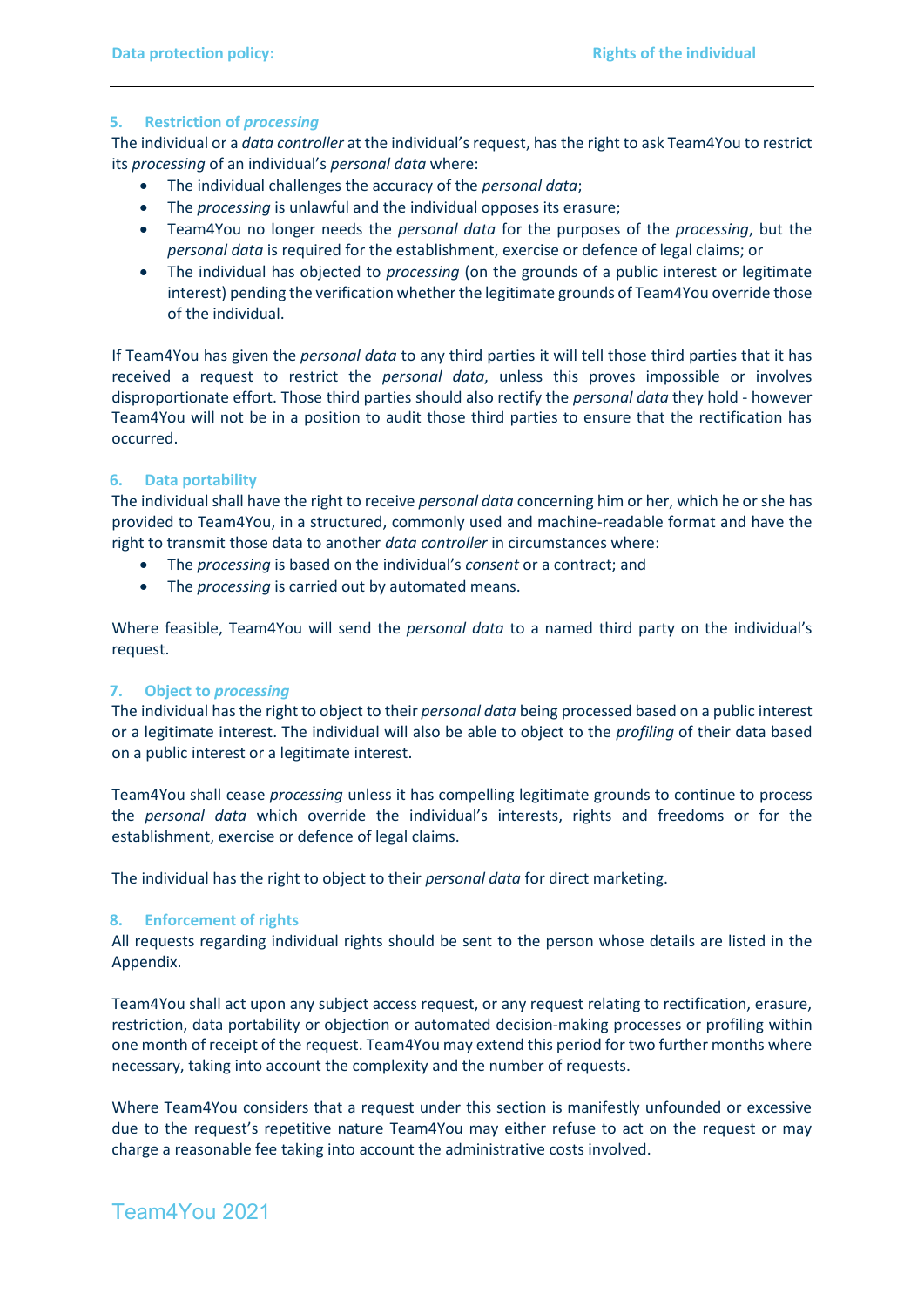#### **9. Automated decision making**

Team4You will not subject individuals to decisions based on automated *processing* that produce a legal effect or a similarly significant effect on the individual, except where the automated decision:

- Is necessary for the entering into or performance of a contract between the *data controller* and the individual;
- Is authorised by law; or
- The individual has given their explicit *consent*.

Team4You will not carry out any automated decision-making or *profiling* using the *personal data* of a child.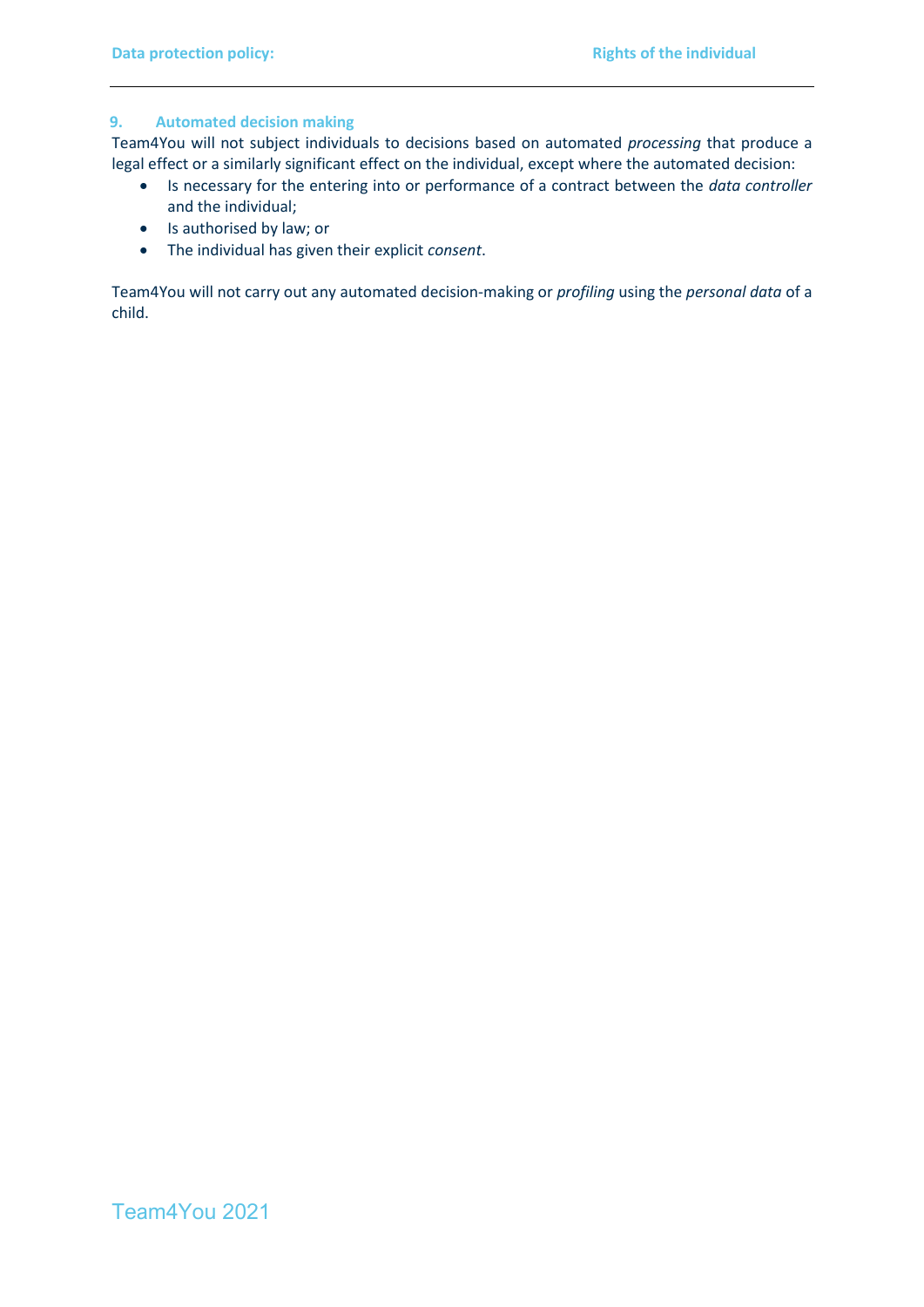#### **Reporting** *personal data* **breaches**

All data breaches should be referred to the persons whose details are listed in the Appendix.

#### **1.** *Personal data breaches* **where the Company is the** *data controller***:**

Where Team4You establishes that a *personal data breach* has taken place, Team4You will take steps to contain and recover the breach. Where a *personal data breach* is likely to result in a risk to the rights and freedoms of any individual Team4You will notify the ICO.

Where the *personal data breach* happens outside the UK, Team4You shall alert the relevant *supervisory authority* for data breaches in the effected jurisdiction.

#### **2.** *Personal data breaches* **where the Company is the** *data processor***:**

Team4You will alert the relevant *data controller* as to the *personal data breach* as soon as they are aware of the breach.

#### **3. Communicating** *personal data breaches* **to individuals**

Where Team4You has identified a *personal data breach* resulting in a high risk to the rights and freedoms of any individual, Team4You shall tell all affected individuals without undue delay.

Team4You will not be required to tell individuals about the *personal data breach* where:

- Team4You has implemented appropriate technical and organisational protection measures to the *personal data* affected by the breach, in particular to make the *personal data* unintelligible to any person who is not authorised to access it, such as encryption.
- Team4You has taken subsequent measures which ensure that the high risk to the rights and freedoms of the individual is no longer likely to materialise.
- It would involve disproportionate effort to tell all affected individuals. Instead, Team4You shall make a public communication or similar measure to tell all affected individuals.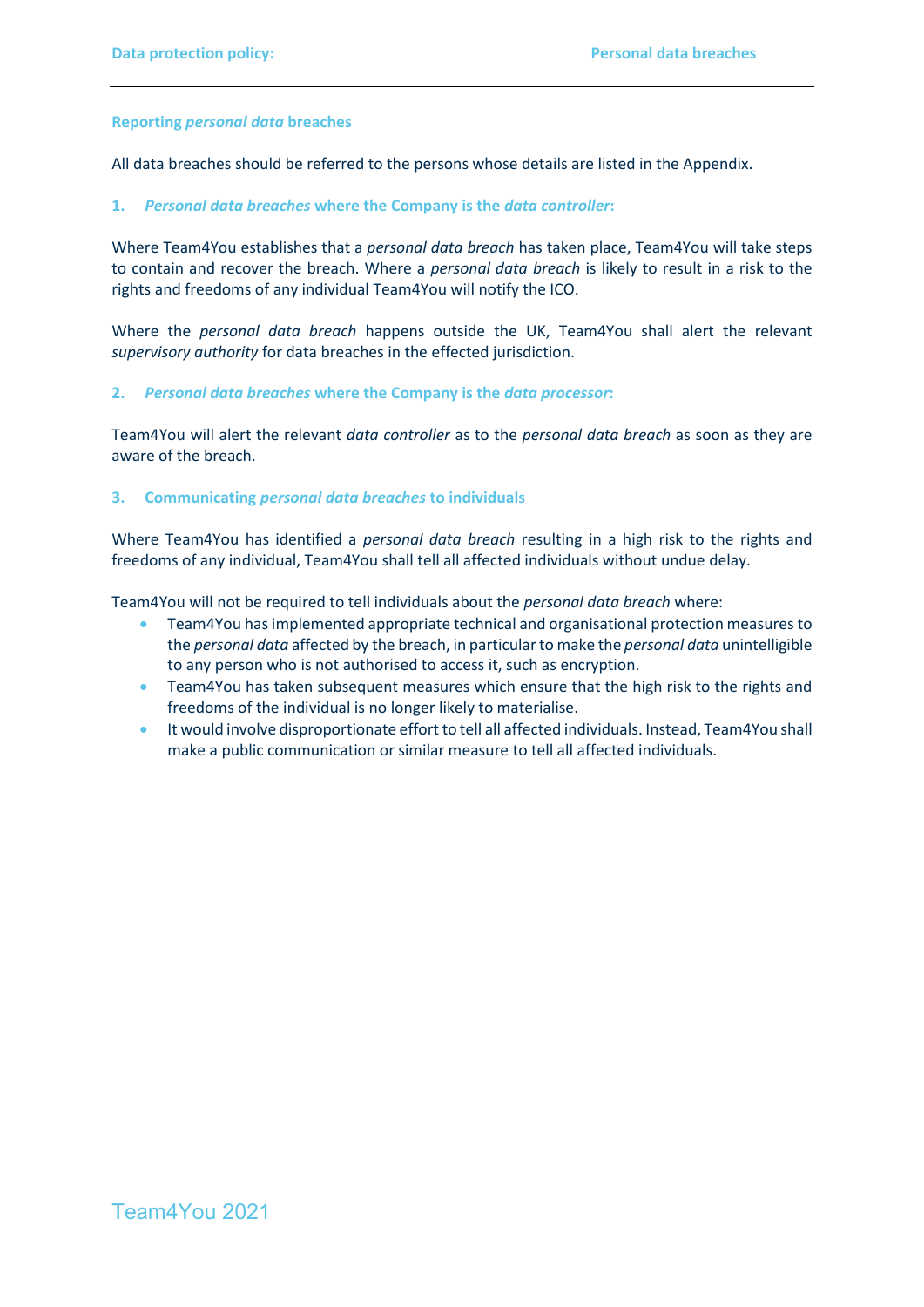All individuals have the following rights under the Human Rights Act 1998 (HRA) and in dealing with *personal data* these should be respected at all times:

- Right to respect for private and family life (Article 8).
- Freedom of thought, belief and religion (Article 9).
- Freedom of expression (Article 10).
- Freedom of assembly and association (Article 11).
- Protection from discrimination in respect of rights and freedoms under the HRA (Article 14).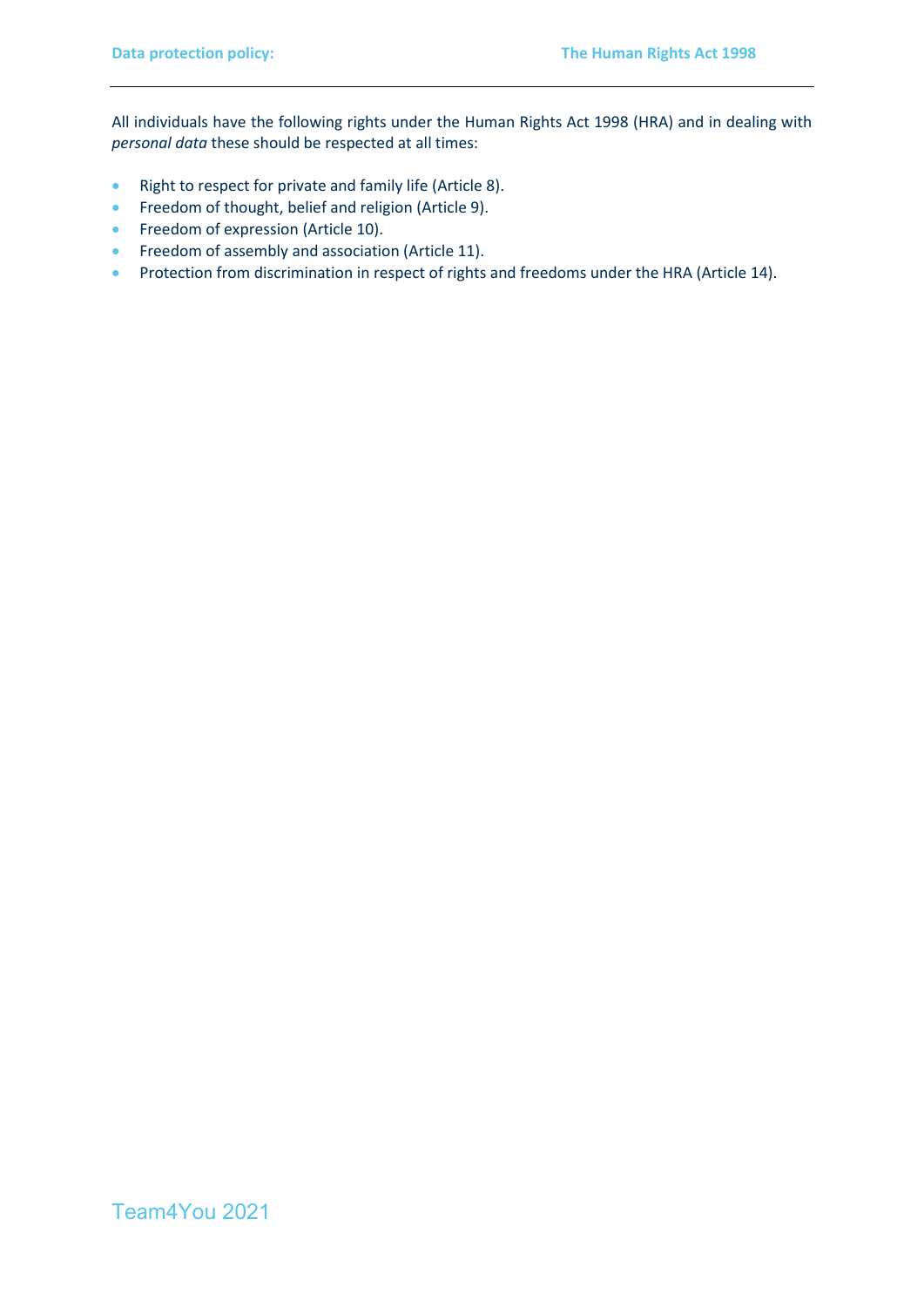If you have a complaint or suggestion about Team4You's handling of *personal data* then please contact the person whose details are listed in the Appendix to this policy.

Alternatively you can contact the ICO directly on 0303 123 1113 or at <https://ico.org.uk/global/contact-us/email/>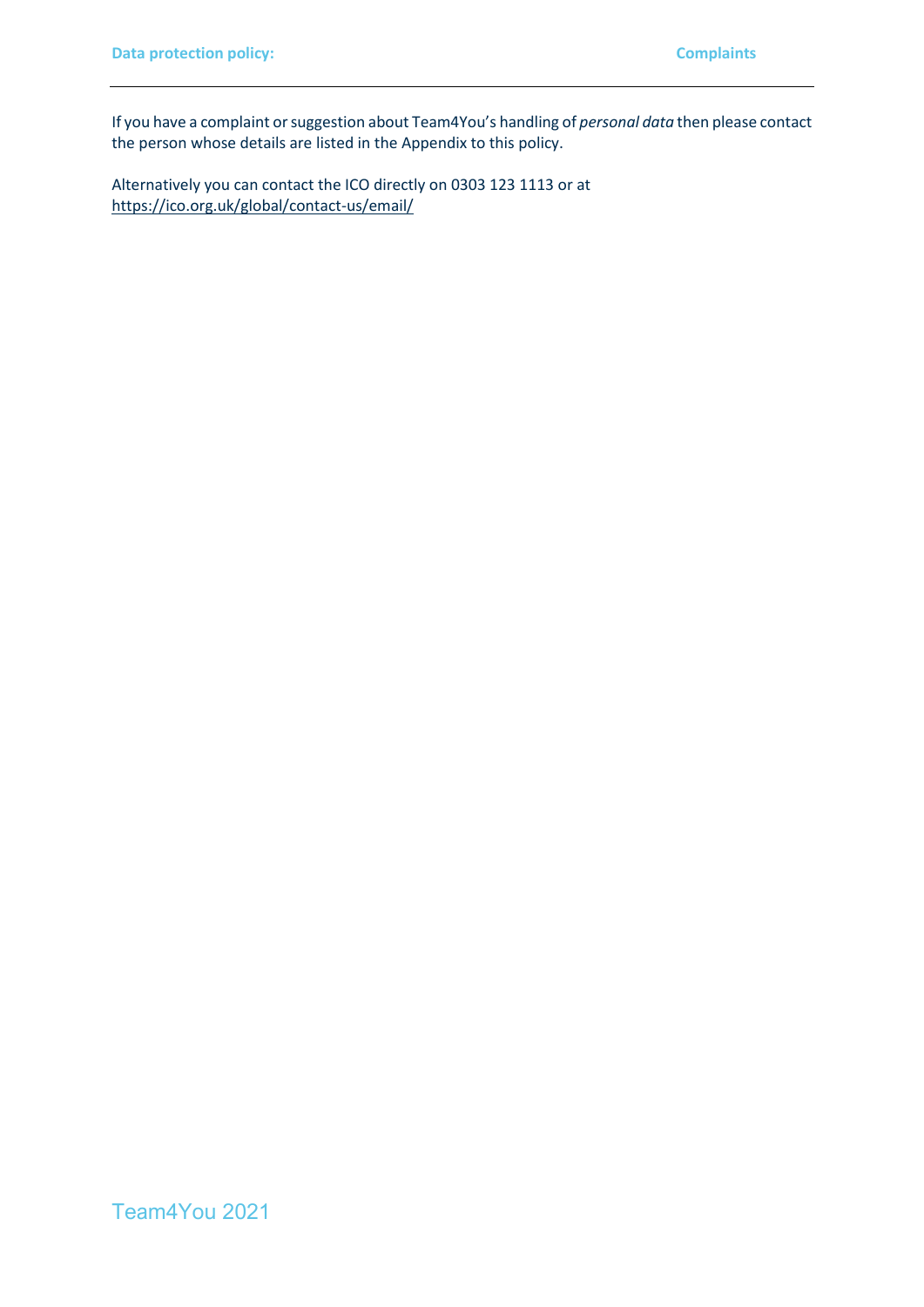**Jess Bailey** is responsible for:

- adding, amending or deleting *personal data*;
- responding to subject access requests/requests for rectification, erasure, restriction data portability, objection and automated decision making processes and profiling;
- reporting data breaches/dealing with complaints; and/or
- details of the Data Protection Officer where applicable [where applicable].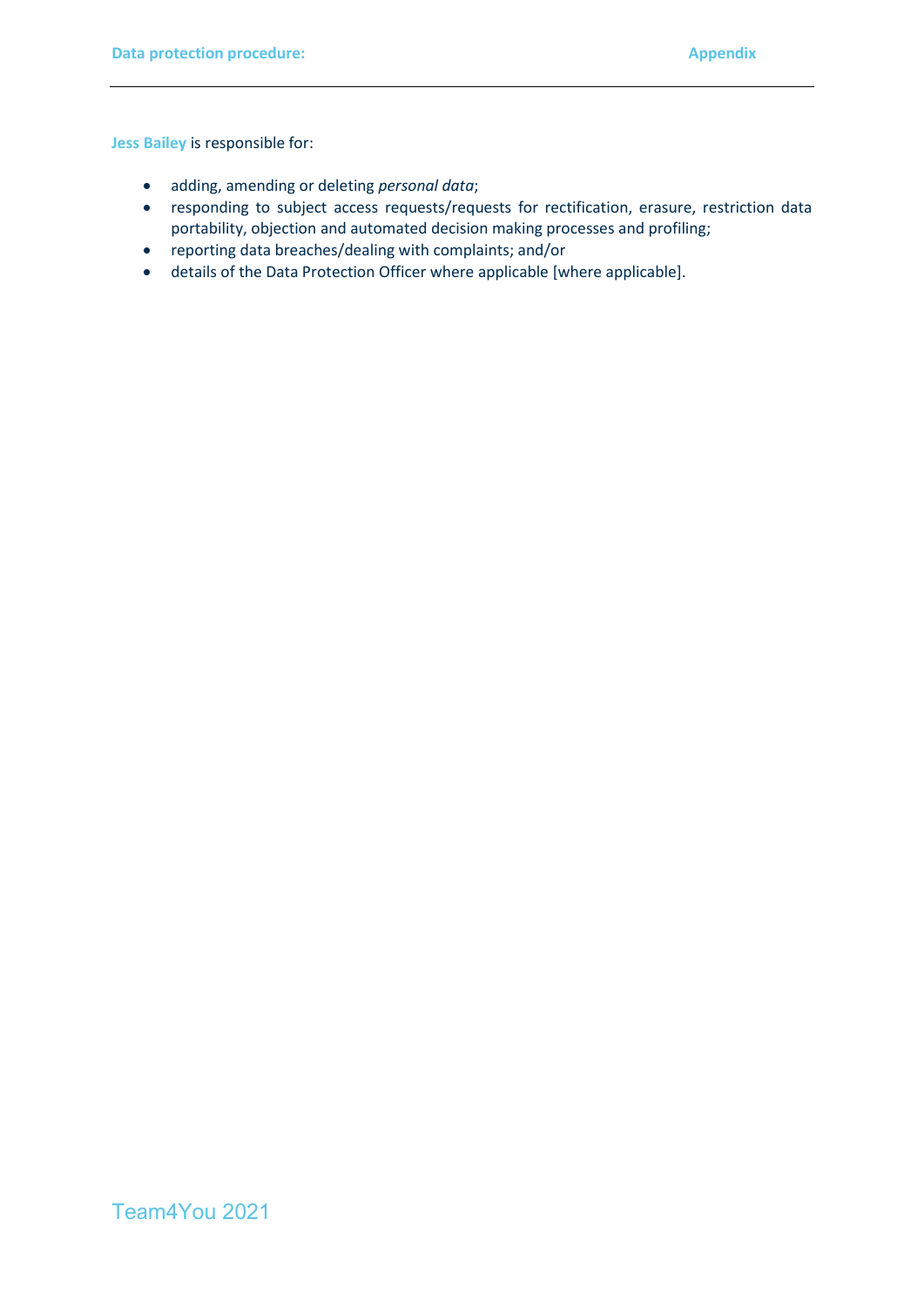#### **a) The lawfulness of** *processing* **conditions for** *personal data* **are:**

- 1. *Consent* of the individual for one or more specific purposes.
- 2. *Processing* is necessary for the performance of a contract with the individual or in order to take steps at the request of the individual to enter into a contract.
- 3. *Processing* is necessary for compliance with a legal obligation that the controller is subject to.
- 4. *Processing* is necessary to protect the vital interests of the individual or another person.
- 5. *Processing* is necessary for the performance of a task carried out in the public interest or in the exercise of official authority vested in the *data controller*.
- 6. *Processing* is necessary for the purposes of legitimate interests pursued by the controller or a third party, except where such interests are overridden by the interests or fundamental rights or freedoms of the individual which require protection of *personal data*, in particular where the individual is a child.
- **b) The lawfulness of** *processing* **conditions for** *sensitive personal data* **are:**
	- 1. Explicit *consent* of the individual for one or more specified purposes, unless reliance on *consent* is prohibited by EU or Member State law.
	- 2. *Processing* is necessary for carrying out data controller's obligations under employment, social security or social protection law, or a collective agreement, providing for appropriate safeguards for the fundamental rights and interests of the individual.
	- 3. *Processing* is necessary to protect the vital interests of the individual or another individual where the individual is physically or legally incapable of giving *consent*.
	- 4. In the course of its legitimate activities*, processing* is carried out with appropriate safeguards by a foundation, association or any other not-for-profit body, with a political, philosophical, religious or trade union aim and on condition that the *processing* relates only to members or former members (or those who have regular contact with it in connection with those purposes) and provided there is no disclosure to a third party without the *consent* of the individual.
	- 5. *Processing* relates to *personal data* which are manifestly made public by the individual.
	- 6. *Processing* is necessary for the establishment, exercise or defence of legal claims or whenever courts are acting in their judicial capacity.
	- 7. *Processing* is necessary for reasons of substantial public interest on the basis of EU or Member State law which shall be proportionate to the aim pursued, respects the essence of the right to data protection and provide for suitable and specific measures to safeguard the fundamental rights and interests of the individual.
	- 8. *Processing* is necessary for the purposes of preventative or occupational medicine, for assessing the working capacity of the employee, medical diagnosis, the provision of health or social care or treatment or the management of health or social care systems and services on the basis of EU or Member State law or a contract with a health professional and subject to the necessary conditions and safeguards.
	- 9. *Processing* is necessary for reasons of public interest in the area of public health, such as protecting against serious cross-border threats to health or ensuring high standards of quality and safety of healthcare and of medicinal products or medical devices, on the basis of EU or Member State law which provides for suitable and specific measures to safeguard the rights and freedoms of the individual, in particular professional secrecy.
	- 10. *Processing* is necessary for archiving purposes in the public interest, scientific or historical research purposes or statistical purposes, which shall be proportionate to the aim pursued, respect the essence of the right to data protection and provide for suitable and specific measures to safeguard fundamental rights and interests